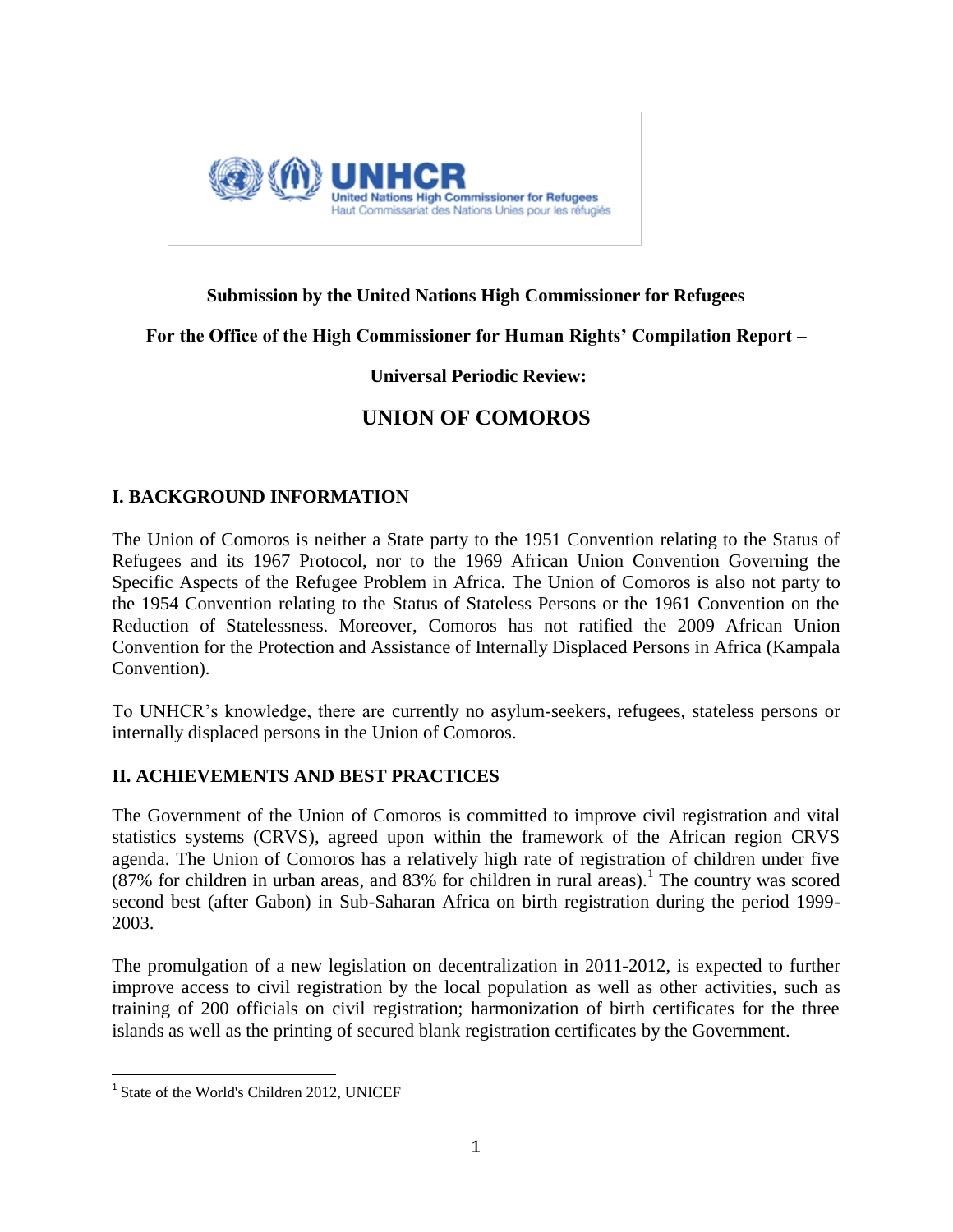The Government of the Union of Comoros participated in all relevant ministerial and technical meetings on the civil registration and vital statistics in Africa. It has proactively reported on the progress made (including best practices) in the implementation of the mid-term action plan on birth registration adopted by the African Ministerial Conference on civil registration and vital statistics.

The commitment and contribution of the Union of Comoros, as a member of small island developing states, to the global response to address consequences of the climate change on development deserves to be acknowledged and encouraged.

# **III. KEY PROTECTION ISSUES, CHALLENGES AND RECOMMENDATIONS**

# **Issue 1: National System for Refugee Protection**

The Union of Comoros is not a State party to the 1951 Convention relating to the Status of Refugees, its 1967 Protocol relating to the Status of Refugees, or the 1969 OAU Convention Governing the Specific Aspects of the Refugee Problem in Africa. As a non-signatory state, the Union of Comoros has neither passed legislation or administrative regulations on asylum or refugee status, nor established a formal national asylum procedure. Few refugees have sought asylum in the Union of Comoros in recent years. In practice, the Government fully respected the *non-refoulement* principle with respect to these persons.

Accession to the *1951 Refugee Convention* and its *1967 Protocol* greatly facilitates UNHCR's task of mobilizing international support to address refugee situations that may arise in any country. UNHCR believes that it is necessary to broaden the base of State support for these international refugee instruments, ensuring that the protection provided to refugees is more universal in scope, and the burdens and responsibilities of governments more equitably distributed and consistently applied.

Notwithstanding the relatively small number of asylum-seekers arriving in the country and the competing domestic priorities, accession to the *1951 Refugee Convention* and its *1967 Protocol* as well as establishment of a national legal framework would establish a clearer basis for the Government of the Union of Comoros to provide refugees with international protection.

## **Recommendations:**

- Accede to the 1951 Convention relating to the Status of Refugees and its 1967 Protocol;
- Accede to the 1969 African Union Convention Governing the Specific Aspects of the Refugee Problem in Africa;
- Enact a national refugee law to establish refugee status determination procedures and spell out the rights of refugees in the country.

## **Issue 2: Birth registration**

Birth registration helps to prevent statelessness by establishing a legal record of where a child was born and who his or her parents are. As such, it serves as a key form of proof of whether a person has acquired nationality by birth or by descent. Failure to document a person's legal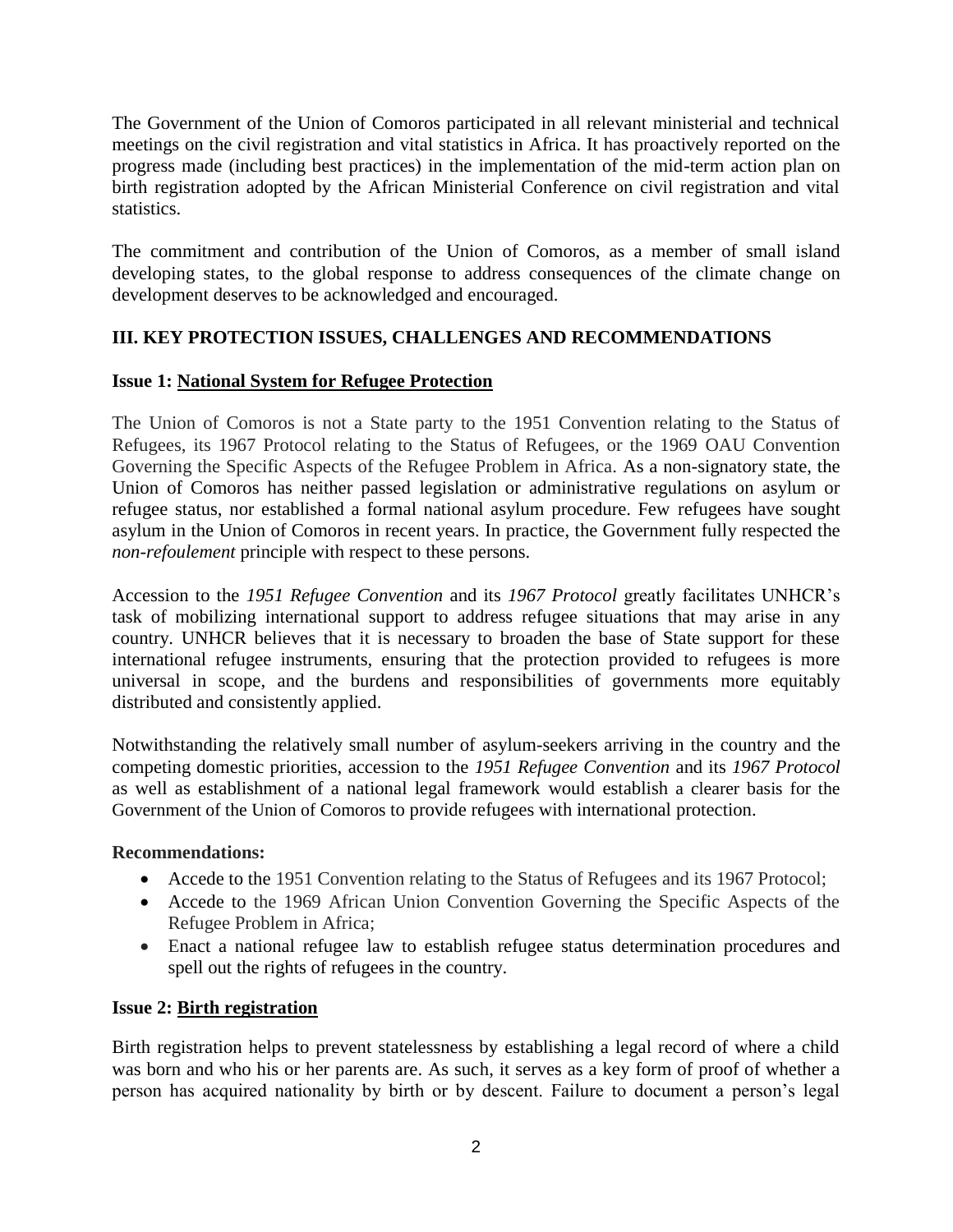existence can prevent the effective enjoyment of a range of human rights, including access to education and health care.

Despite achievements made by the Union of Comoros on this issue and on-going efforts, more remains to be done to ensure a 100% birth registration rate.

#### **Recommendation:**

 Continue to take steps to ensure that births of all children are registered in line with the regional objective of *zero child* without a birth certificate.

#### **Issue 3: Accession to the Statelessness Conventions**

The Union of Comoros is neither a State party to the *1954 Convention relating to the Status of Stateless Persons* nor the *1961 Convention on the Reduction of Statelessness.*

Accession to the Statelessness Conventions would establish a stronger framework to prevent and reduce statelessness and avoid the detrimental effects of statelessness on individuals and society by ensuring minimum standards of treatment for stateless persons.

The *1954 Convention relating to the Status of Stateless Persons* ensures minimum standards of treatment for stateless persons in respect to a number of fundamental rights. These include, but are not limited to, the right to education, employment, housing and public relief. Importantly, the 1954 Convention also guarantees stateless persons a right to identity and travel documents and to administrative assistance.

The *1961 Convention on the Reduction of Statelessness* establishes an international framework to ensure the right of every person to a nationality by establishing safeguards to prevent statelessness at birth and later in life. This treaty is therefore complementary to standards contained in other human rights treaties that address the right to a nationality. An increase in the number of State parties to the two Statelessness Conventions is essential to strengthening international efforts to prevent and reduce statelessness and ensuring full enjoyment of a number of these rights.

UNHCR welcomes several safeguards against statelessness found in the 2001 Constitution and the nationality law (Loi No. 79-12 du 12 décembre 1979 portant Code de la Nationalité Comorienne). For example, the law provides for equal treatment of men and women regarding the conferral of nationality to a child, it does not contain provisions stipulating loss or withdrawal of Comorian nationality for persons who have long-term residence abroad and stipulates safeguards for the acquisition of citizenship by foundlings.

Nevertheless, there are also several gaps between the current nationality law and international standards that aim to prevent and reduce statelessness, in particular in regard to procedures for renunciation of nationality, the right to a nationality of a child born on the territory who would otherwise be stateless because he/she was born to parents who are stateless, of unknown nationality or foreign citizens who are unable to transmit their nationality to a child born abroad. Contrary to Article 9.1 of the Convention on the Elimination of Discrimination against Women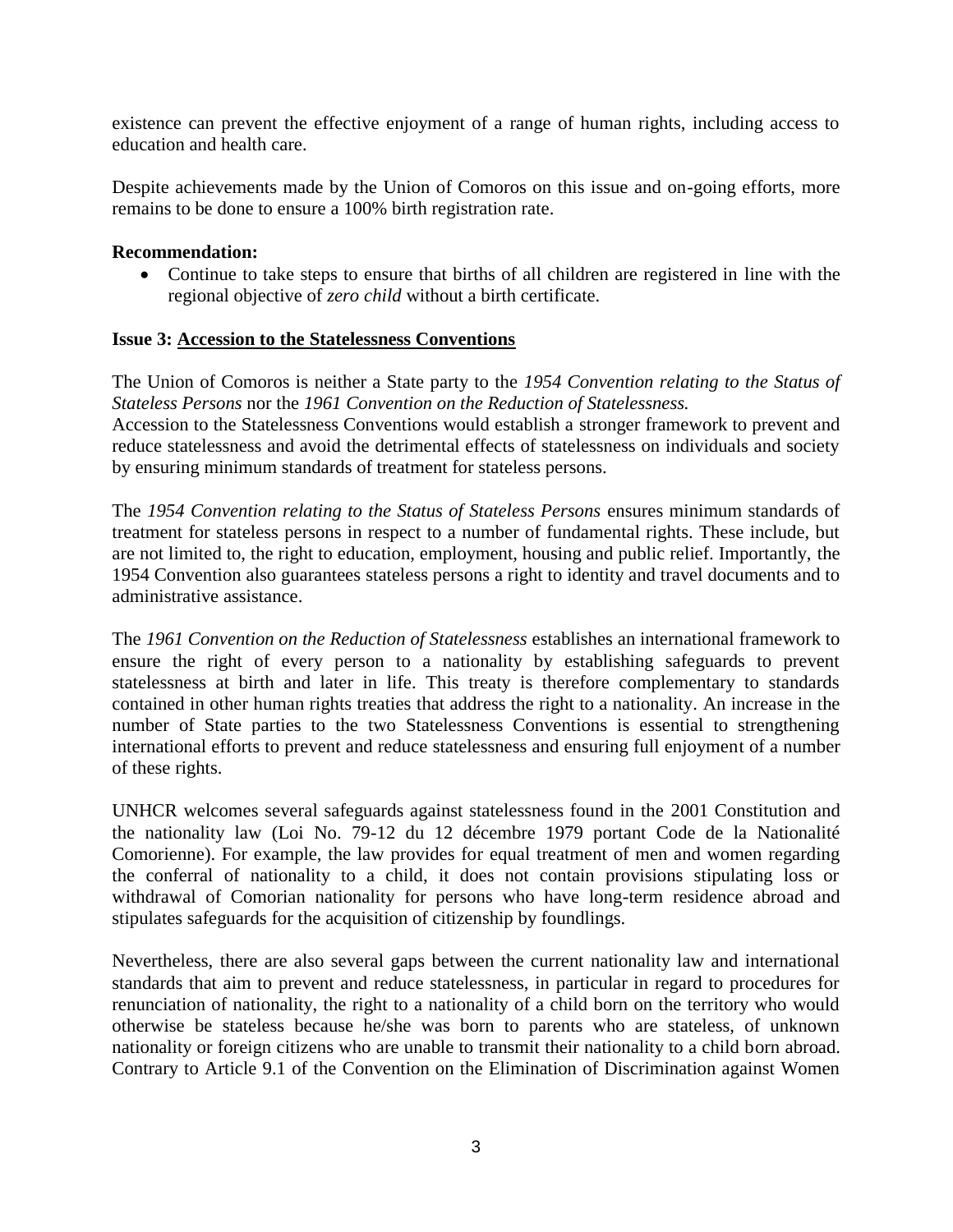(CEDAW), the law also distinguishes between men and women in the right to acquire, change or retain their nationality.

## **Recommendations:**

.

- Accede to the 1954 Convention relating to the Status of Stateless Persons and to the 1961 Convention on the Reduction of Statelessness;
- Amend legislation to include safeguards against statelessness that provides that children born in the territory, who would otherwise be stateless, acquire Comorian nationality; that nationals can only renounce their nationality, if they possess or have an assurance to acquire a foreign nationality; and that men and women are equal in the right to acquire, change or retain their nationality.

## **Issue 4: Trafficking in persons**

The geographical location of the Union of Comoros makes it particularly vulnerable to the problem of trafficking of persons. The insufficiency of data does not enable to have an accurate and more reliable picture of the magnitude of the problem.

While the Union of Comoros has ratified the Optional Protocol to the Convention on the right of the child in the sale of children, child prostitution and child pornography (in 2007), little information appears to be available on how it intends to address, in a more effective manner the issue of trafficking more broadly. The Committee on the Elimination of Discrimination against Women has recommended that Comoros should "*Conduct assessments on the extent of trafficking in persons and exploitation of prostitution and provide information of their results in its next periodic report.*" 2

#### **Recommendation:**

 Undertake a thorough assessment of the issue of trafficking in persons in Comoros and take adequate follow-up measures/actions including enactment of an adequate legislation to combat the practice.

#### **Issue 5: Climate Change**

UNHCR recognizes that climate change poses a unique set of challenges for small developing Island States. The past thirty years in the Union of Comoros have been marked by precipitation fluctuations and intervals in the season, early and prolonged droughts and a 1°C rise in the average temperature. In 2012, severe weather and flooding devastated several villages with resulting impacts of homelessness, infrastructural damage and disruption to the education of 20,000 children.

Climate change consequences result in chronic difficulties for water supply, a reduction of the agricultural production and coastal fishing, lower income, high access costs to food and an increase in food insecurity. Diseases such as malaria, dengue, cholera, hepatitis A, typhoid as

 $\overline{a}$ <sup>2</sup> Committee on the Elimination of Discrimination against Women,  $53<sup>rd</sup>$  session, Concluding Observations, 24 October 2012, available at:<http://www2.ohchr.org/english/bodies/cedaw/docs/co/CEDAW.COM.CO.1-4.pdf>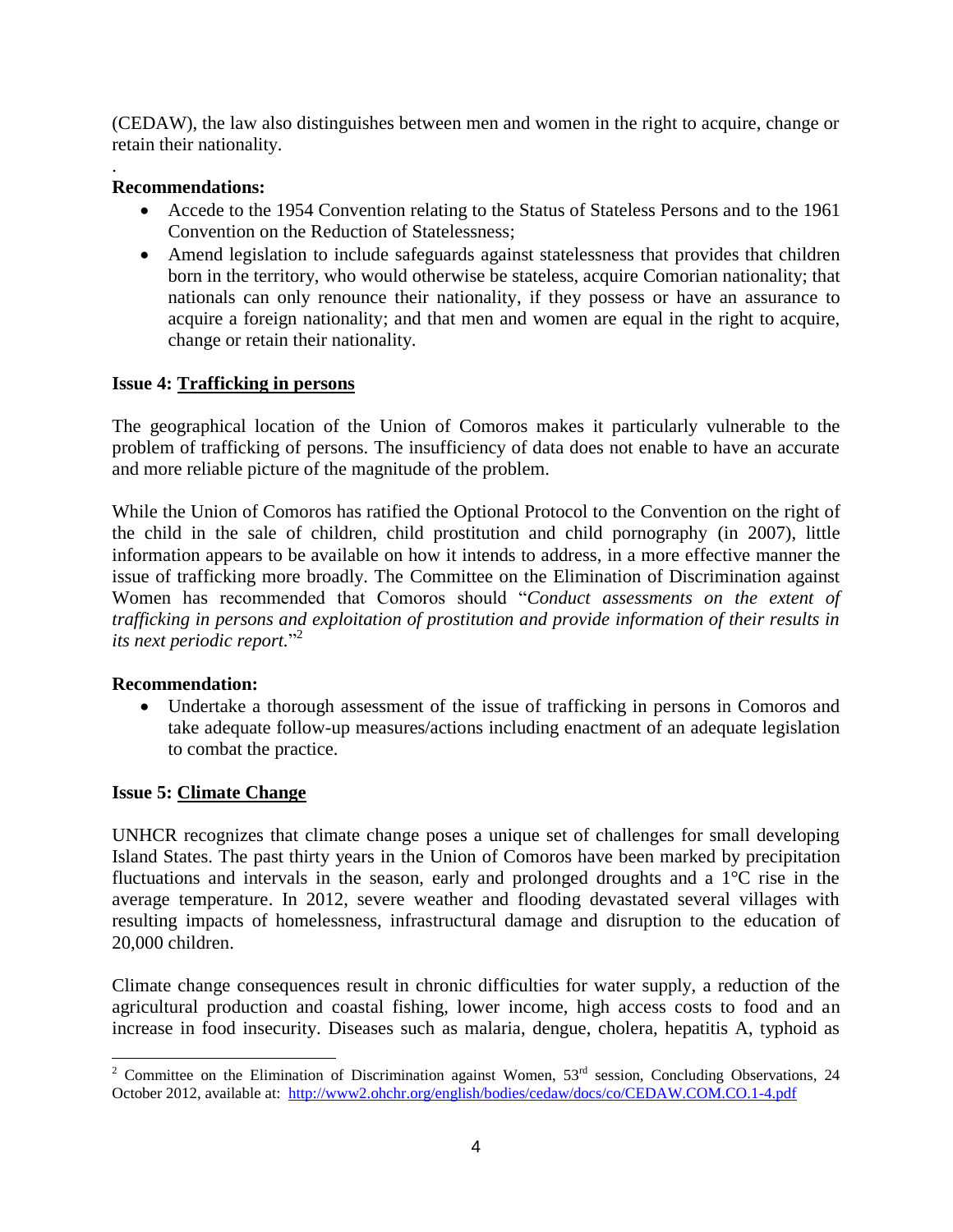well as blindness are rapidly increasing. In 2006, the Union of Comoros adopted a National Adaptation Programme of Action (NAPA) and identified priority activities that respond to their urgent and immediate needs to adapt to climate change.

UNHCR believes that the international community needs to ensure a stronger and better coordinated response to the displacement resulting from both sudden- and slow-onset disasters and from the effects of climate change, both within countries or across State borders.

UNHCR's engagement on the climate change issue stems from its concern about filling gaps in the international legal regime affecting forcibly displaced persons. Climate change is already driving the migration and displacement of populations around the globe. Natural disasters, natural resource scarcity, social tensions and conflict over inadequate resources can all cause population movements, both within States and across borders. Displacement can, in turn, lead to competition with host communities and result in disputes over land or the use of limited resources (e.g. potable water).

Since people displaced across international borders by environmental factors would most often not be considered 'refugees' under the 1951 Convention, there are presently no provisions for their protection and assistance. There are nonetheless clear links between environmental degradation and climate change on the one hand and displacement on the other. For this reason, UNHCR included climate change, natural disasters and displacement among the subjects considered by a series of expert roundtables on the occasion of the commemoration of the  $60<sup>th</sup>$ anniversary of the 1951 Refugee Convention. These discussions fed directly into Norway's Nansen Conference on Climate Change and Displacement in June 2011, which generated the 'Nansen Principles'. These principles explicitly recognize that, "A more coherent and consistent approach at the international level is needed to meet the protection needs of people displaced externally owing to sudden-onset disasters."<sup>3</sup>

#### **Recommendation:**

• Contribute actively to the Nansen Initiative,<sup>4</sup> launched by Switzerland and Norway to address the need for a more coherent and consistent approach to the protection of people displaced externally, i.e. across international borders, by sudden- and slow-onset onset disasters, including those triggered by climate change.

#### **Issue 6: The situation of LGBTI persons**

 $3$  The Nansen Conference, Climate Change and Displacement I the  $21<sup>st</sup>$  Century, Oslo, Norway, June 5-7, 2011, Principle No 9, available at:

[http://d2530919.hosted213.servetheworld.no/expose/global/download.asp?id=2280&fk=1633&thumb=](http://d2530919.hosted213.servetheworld.no/expose/global/download.asp?id=2280&fk=1633&thumb)

<sup>&</sup>lt;sup>4</sup> UNHCR offered to work with States to develop a guiding framework or instrument to apply to situations of external displacement other than those covered by the 1951 Refugee Convention, in particular regarding displacement resulting from climate change and natural disasters. At the Ministerial Meeting in December 2011 several States pledged to work with all relevant stakeholders to determine how best to fill this international normative gap. This is the genesis of the Nansen Initiative. The overall goal of this State-led process is to gradually build consensus on key principles and elements regarding the protection of persons displaced across borders that then sets the agenda for future action at domestic, regional and international level.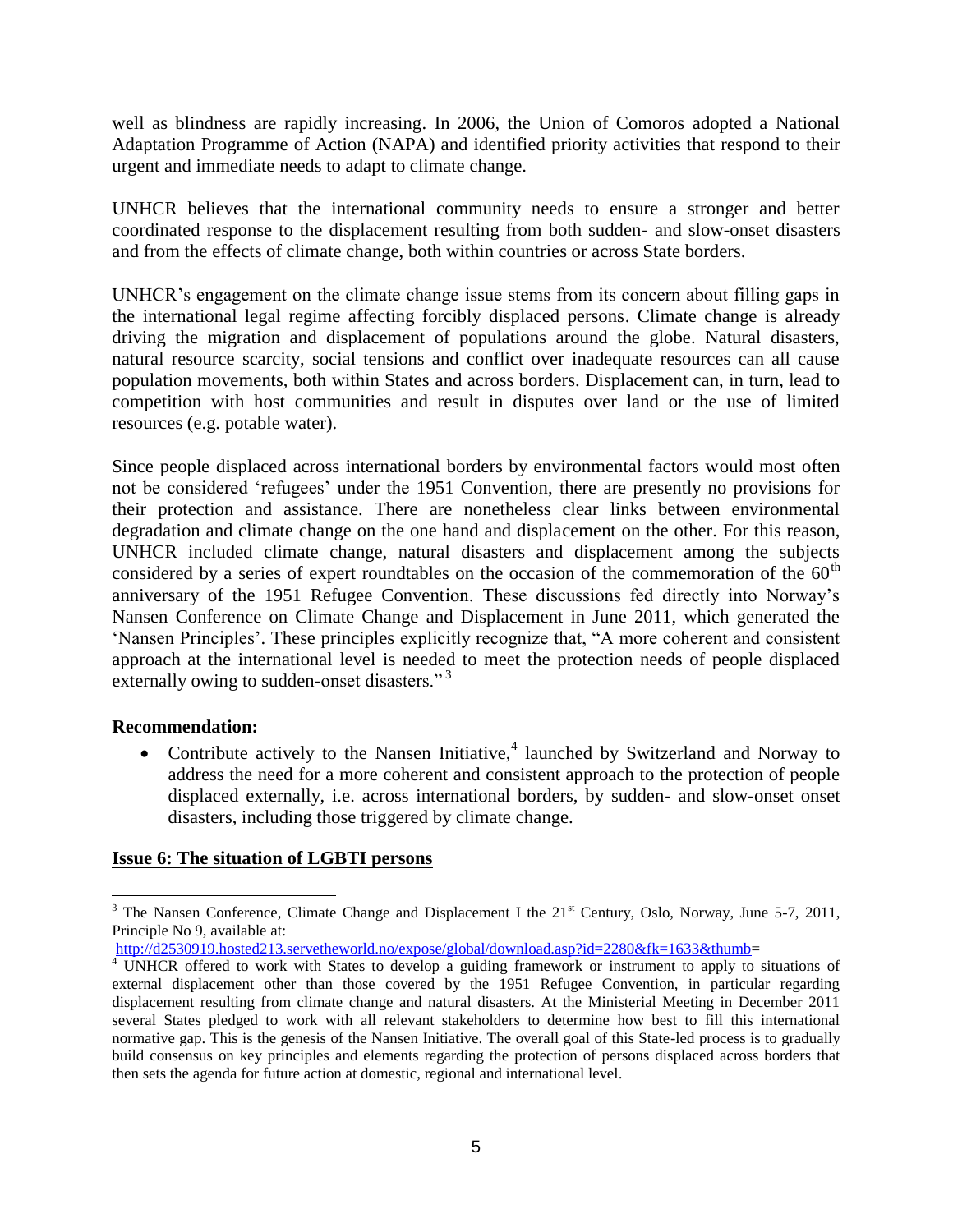Consensual same-sex sexual activity is illegal in the Union of Comoros and can be punished by up to five years' imprisonment and a fine of 50,000 to one million Comorian francs (\$140 to \$2,780). In 2012, no case of this nature came before the judges. Lesbian, gay, bisexual, transgender and inter-sex (LGBTI) persons generally did not publicly manifest their sexual orientation, due to societal pressure. There were no LGBTI organizations in the union of Comoros.<sup>5</sup>

UNHCR considers that restrictive legislation criminalizing same-sex sexual activity may lead to human rights violations and may be a cause for displacement.

## **Recommendation:**

 Amend legislation related to consensual same-sex sexual activity and extend full protection to LGBTI individuals.

## **Issue 7: Capacity-Building and Technical Assistance**

In accordance with UNHCR's mandate and taking into account the challenges and constraints identified above, UNHCR stands ready to provide the Government of the Union of the Comoros with timely and relevant technical advice. Such advice would cover a wide range of issues/sectors on which UNHCR has the relevant expertise and relating to its persons of concern namely refugees, asylum-seekers, returnees, internally displaced persons, stateless persons and persons at risk of statelessness.

UNHCR also stands ready to discuss with the Government of Union of Comoros any aspects of displacement that reflect the specific needs, demands and practical realities of the Comoros.

#### **Recommendation**:

 $\overline{a}$ 

 Accept UNHCR's technical support in drafting national refugee legislation, capacitybuilding for Government officials and assistance in the development of a national refugee status determination procedure.

**Human Rights Liaison Unit Division of International Protection UNHCR June 2013**

<sup>5</sup> Bureau of Democracy, Human Rights, and Labor: *[2012 Country Reports on Human Rights Practices](http://www.state.gov/j/drl/rls/hrrpt/2012/index.htm)*